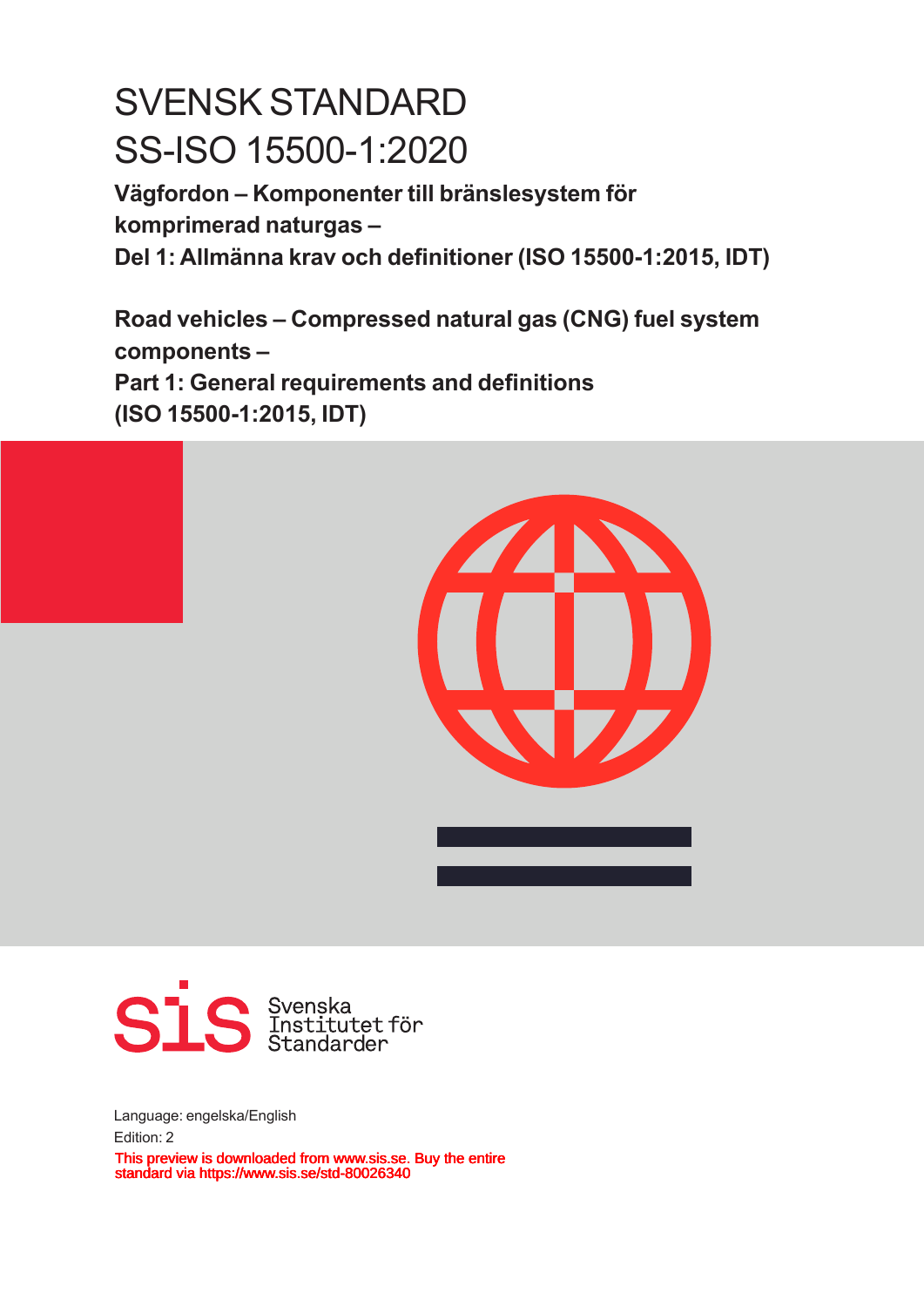

Den här standarden kan hjälpa dig att effektivisera och kvalitetssäkra ditt arbete. SIS har fler tjänster att erbjuda dig för att underlätta tillämpningen av standarder i din verksamhet.

#### **SIS Abonnemang**

Snabb och enkel åtkomst till gällande standard med SIS Abonnemang, en prenumerationstjänst genom vilken din organisation får tillgång till all världens standarder, senaste uppdateringarna och där hela din organisation kan ta del av innehållet i prenumerationen.

#### **Utbildning, event och publikationer**

Vi erbjuder även utbildningar, rådgivning och event kring våra mest sålda standarder och frågor kopplade till utveckling av standarder. Vi ger också ut handböcker som underlättar ditt arbete med att använda en specifik standard.

#### **Vill du delta i ett standardiseringsprojekt?**

Genom att delta som expert i någon av SIS 300 tekniska kommittéer inom CEN (europeisk standardisering) och/eller ISO (internationell standardisering) har du möjlighet att påverka standardiseringsarbetet i frågor som är viktiga för din organisation. Välkommen att kontakta SIS för att få veta mer!

#### **Kontakt**

Skriv till kundservice@sis.se, besök sis.se eller ring 08 - 555 523 10

**© Copyright/Upphovsrätten till denna produkt tillhör Svenska institutet för standarder, Stockholm, Sverige. Upphovsrätten och användningen av denna produkt regleras i slutanvändarlicensen som återfinns på sis.se/slutanvandarlicens och som du automatiskt blir bunden av när du använder produkten. För ordlista och förkortningar se sis.se/ordlista.**

© Copyright Svenska institutet för standarder, Stockholm, Sweden. All rights reserved. The copyright and use of this product is governed by the end-user licence agreement which you automatically will be bound to when using the product. You will find the licence at sis.se/enduserlicenseagreement.

Upplysningar om sakinnehållet i standarden lämnas av Svenska institutet för standarder, telefon 08 - 555 520 00. Standarder kan beställas hos SIS som även lämnar allmänna upplysningar om svensk och utländsk standard.

Standarden är framtagen av kommittén för Motorer i bilar, SIS/TK 220.

Har du synpunkter på innehållet i den här standarden, vill du delta i ett kommande revideringsarbete eller vara med och ta fram andra standarder inom området? Gå in på www.sis.se - där hittar du mer information.

Fastställd: 2020-11-26 ICS: 43.060.40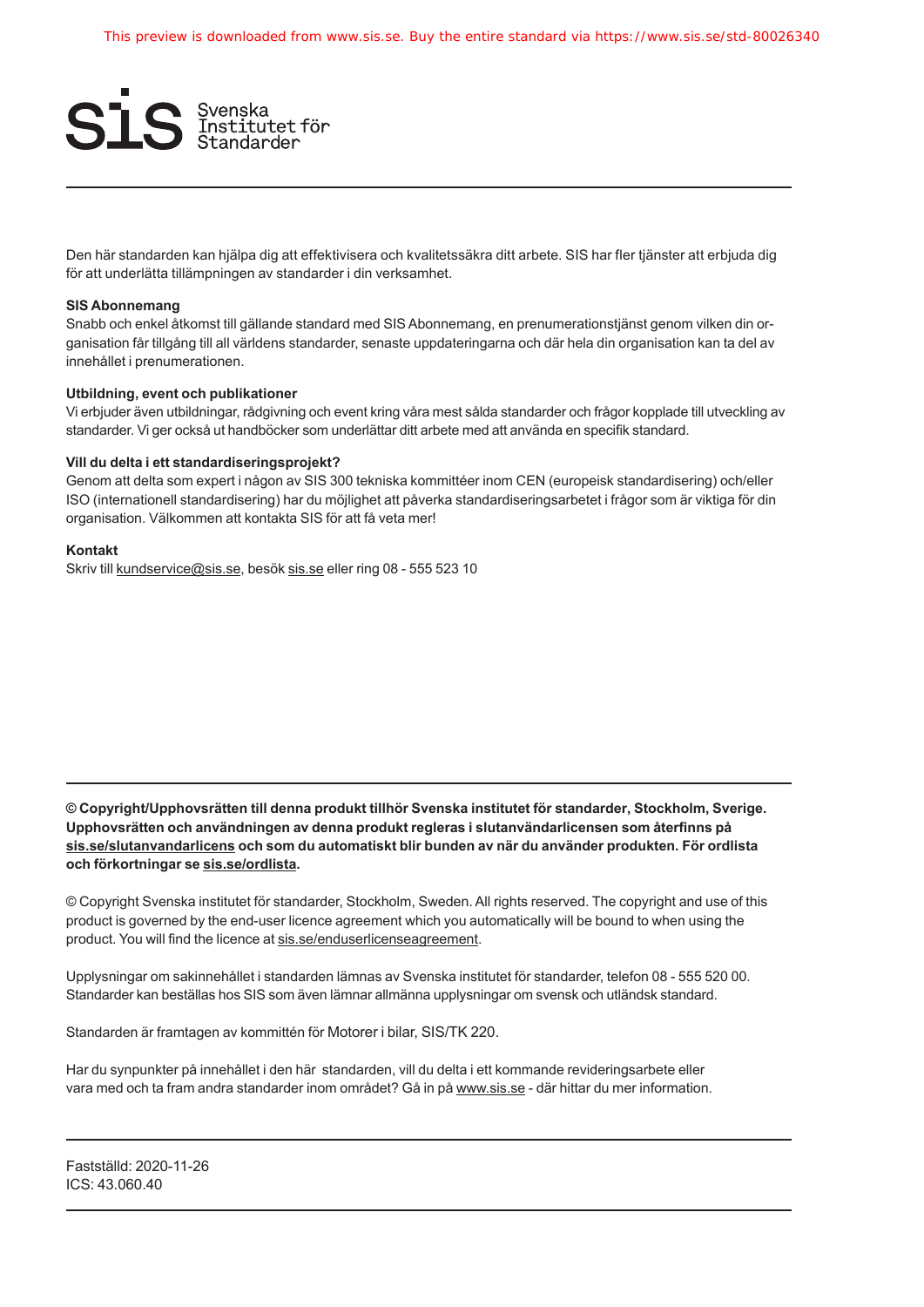This preview is downloaded from www.sis.se. Buy the entire standard via https://www.sis.se/std-80026340



Den internationella standarden ISO 15500-1:2015 gäller som svensk standard. Detta dokument innehåller den officiella engelska versionen av ISO 15500-1:2015.

The International Standard ISO 15500-1:2015 has the status of a Swedish Standard. This document contains the official English version of ISO 15500-1:2015.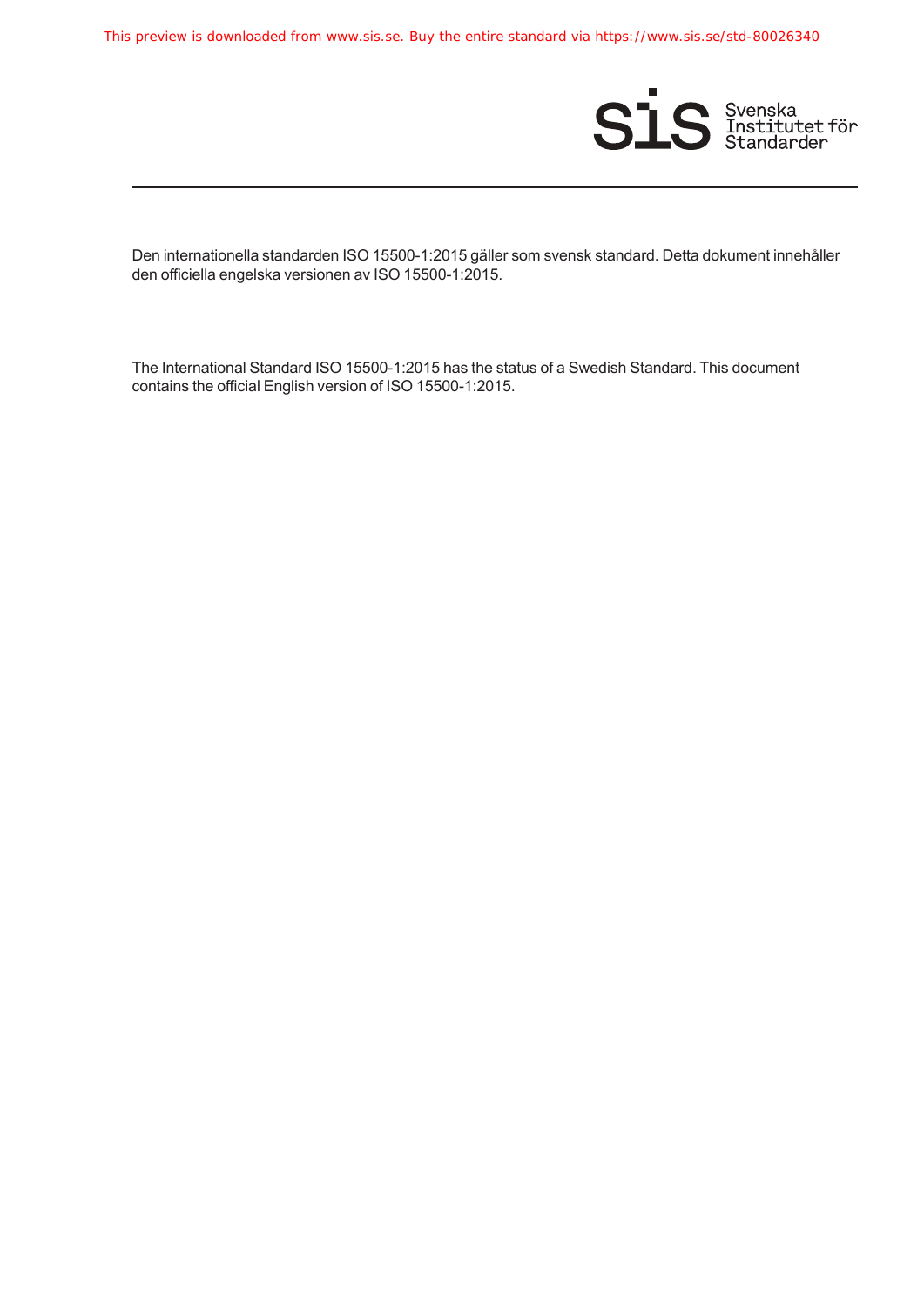

### **LÄSANVISNINGAR FÖR STANDARDER**

I dessa anvisningar behandlas huvudprinciperna för hur regler och yttre begränsningar anges i standardiseringsprodukter.

#### **Krav**

Ett krav är ett uttryck i ett dokuments innehåll som anger objektivt verifierbara kriterier som ska uppfyllas och från vilka ingen avvikelse tillåts om efterlevnad av dokumentet ska kunna åberopas. Krav uttrycks med hjälpverbet ska (eller ska inte för förbud).

#### **Rekommendation**

En rekommendation är ett uttryck i ett dokuments innehåll som anger en valmöjlighet eller ett tillvägagångssätt som bedöms vara särskilt lämpligt utan att nödvändigtvis nämna eller utesluta andra. Rekommendationer uttrycks med hjälpverbet bör (eller bör inte för avrådanden).

#### **Instruktion**

Instruktioner anges i imperativ form och används för att ange hur något görs eller utförs. De kan underordnas en annan regel, såsom ett krav eller en rekommendation. De kan även användas självständigt, och är då att betrakta som krav.

#### **Förklaring**

En förklaring är ett uttryck i ett dokuments innehåll som förmedlar information. En förklaring kan uttrycka tillåtelse, möjlighet eller förmåga. Tillåtelse uttrycks med hjälpverbet får (eller motsatsen behöver inte). Möjlighet och förmåga uttrycks med hjälpverbet kan (eller motsatsen kan inte).

#### **READING INSTRUCTIONS FOR STANDARDS**

These instructions cover the main principles for the use of provisions and external constraints in standardization deliverables.

#### **Requirement**

A requirement is an expression, in the content of a document, that conveys objectively verifiable criteria to be fulfilled, and from which no deviation is permitted if conformance with the document is to be claimed. Requirements are expressed by the auxiliary shall (or shall not for prohibition).

#### **Recommendation**

A recommendation is an expression, in the content of a document, that conveys a suggested possible choice or course of action deemed to be particularly suitable, without necessarily mentioning or excluding others. Recommendations are expressed by the auxiliary should (or should not for dissuasion).

#### **Instruction**

An instruction is expressed in the imperative mood and is used in order to convey an action to be performed. It can be subordinated to another provision, such as a requirement or a recommendation. It can also be used independently and is then to be regarded as a requirement.

#### **Statement**

A statement is an expression, in the content of a document, that conveys information. A statement can express permission, possibility or capability. Permission is expressed by the auxiliary may (its opposite being need not). Possibility and capability are expressed by the auxiliary can (its opposite being cannot).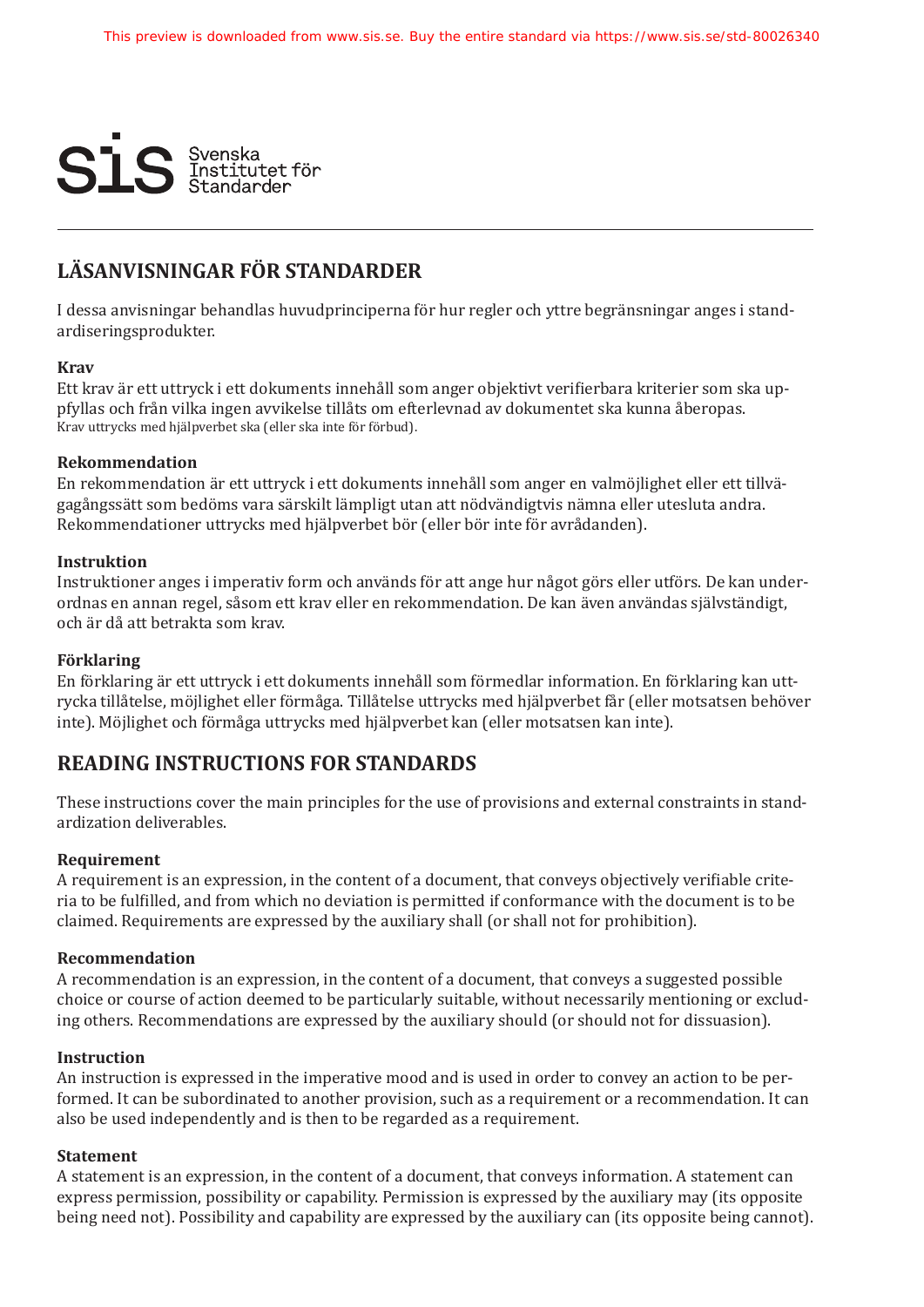# **Contents**

| $1 \quad \blacksquare$ |  |
|------------------------|--|
|                        |  |
| 3 <sup>1</sup>         |  |
| $\overline{4}$         |  |
| 5 <sup>1</sup>         |  |
|                        |  |
|                        |  |
|                        |  |

Page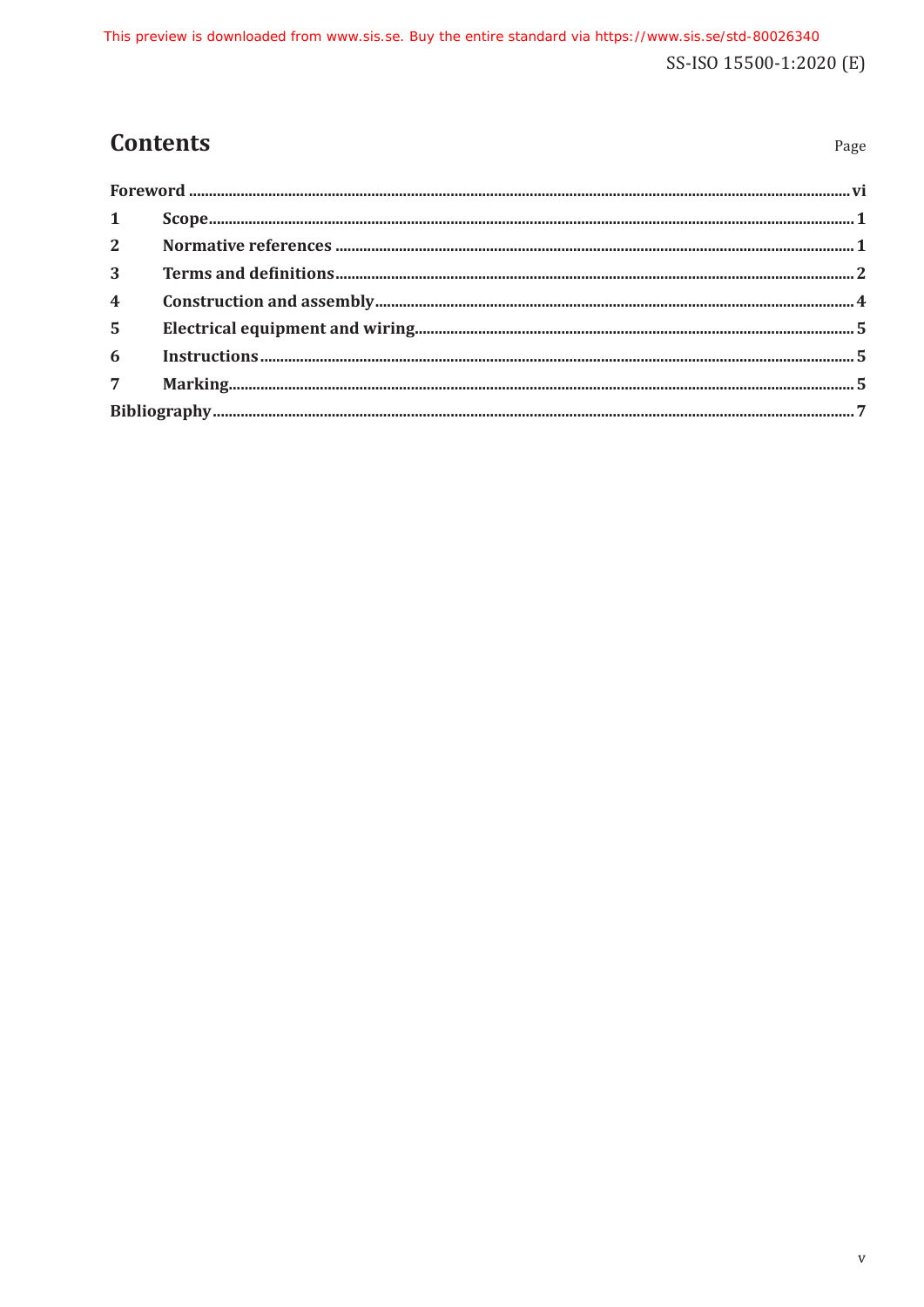## <span id="page-5-0"></span>**Foreword**

ISO (the International Organization for Standardization) is a worldwide federation of national standards bodies (ISO member bodies). The work of preparing International Standards is normally carried out through ISO technical committees. Each member body interested in a subject for which a technical committee has been established has the right to be represented on that committee. International organizations, governmental and non-governmental, in liaison with ISO, also take part in the work. ISO collaborates closely with the International Electrotechnical Commission (IEC) on all matters of electrotechnical standardization.

The procedures used to develop this document and those intended for its further maintenance are described in the ISO/IEC Directives, Part 1. In particular the different approval criteria needed for the different types of ISO documents should be noted. This document was drafted in accordance with the editorial rules of the ISO/IEC Directives, Part 2 (see www[.iso.org/directives\)](http://www.iso.org/directives).

Attention is drawn to the possibility that some of the elements of this document may be the subject of patent rights. ISO shall not be held responsible for identifying any or all such patent rights. Details of any patent rights identified during the development of the document will be in the Introduction and/or on the ISO list of patent declarations received (see www[.iso.org/patents](http://www.iso.org/patents)).

Any trade name used in this document is information given for the convenience of users and does not constitute an endorsement.

For an explanation on the meaning of ISO specific terms and expressions related to conformity assessment, as well as information about ISO's adherence to the WTO principles in the Technical Barriers to Trade (TBT) see the following URL: [Foreword - Supplementary](http://www.iso.org/iso/home/standards_development/resources-for-technical-work/foreword.htm) information

The committee responsible for this document is ISO/TC 22, *Road vehicles*, Subcommittee SC 41, *Specific aspects for gaseous fuels*.

This second edition cancels and replaces the first edition (ISO 15500-1:2000), which has been technically revised.

It also incorporates the Amendment ISO 15500-1:2000/AMD 1:2003.

ISO 15500 consists of the following parts, under the general title *Road vehicles — Compressed natural gas (CNG) fuel system components*:

- *Part 1: General requirements and definitions*
- *Part 2: Performance and general test methods*
- *Part 3: Check valve*
- *Part 4: Manual valve*
- *Part 5: Manual cylinder valve*
- *Part 6: Automatic valve*
- *Part 7: Gas injector*
- *Part 8: Pressure indicator*
- *Part 9: Pressure regulator*
- *Part 10: Gas-flow adjuster*
- *Part 11: Gas/air mixer*
- *Part 12: Pressure relief valve (PRV)*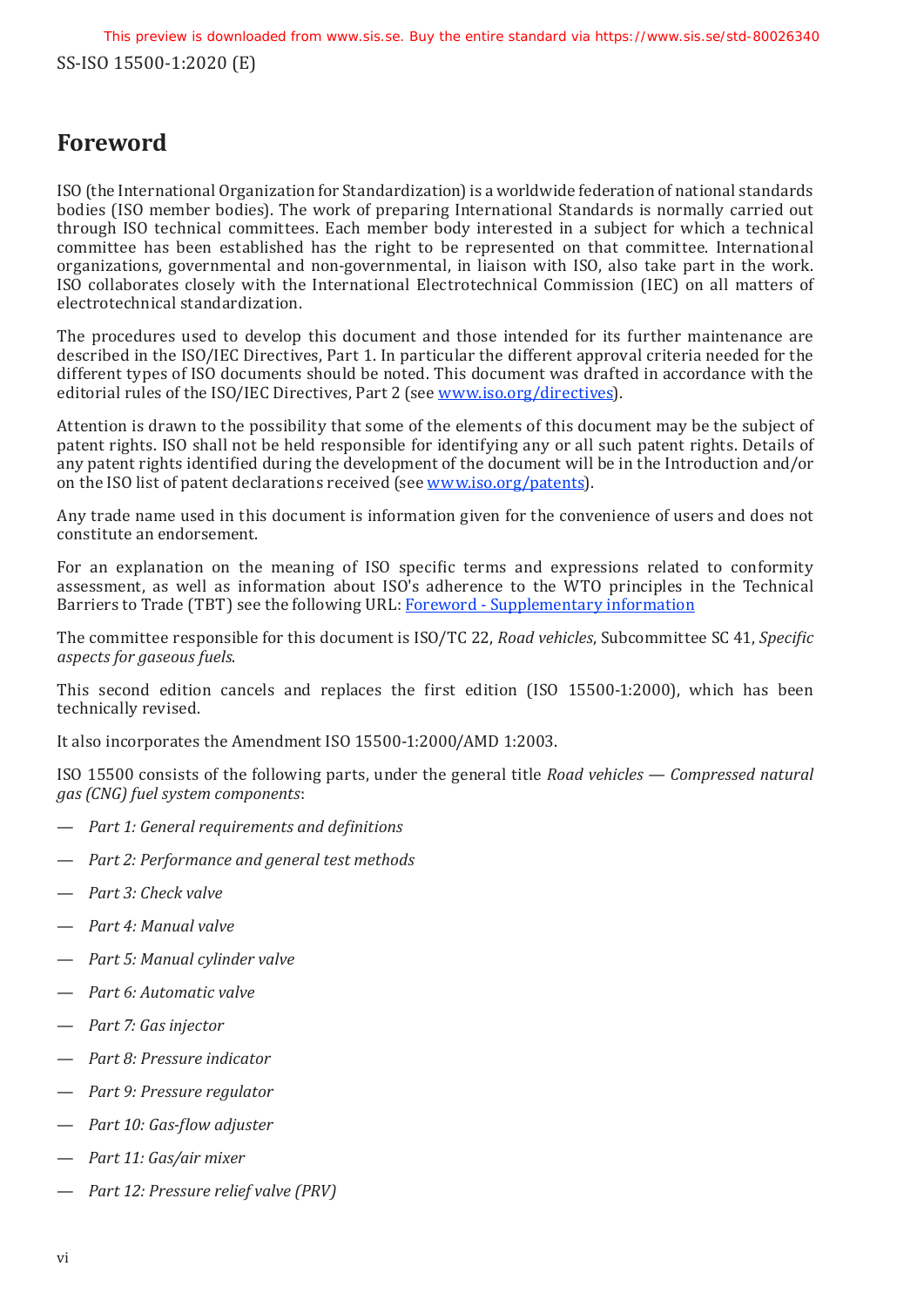- *Part 13: Pressure relief device (PRD)*
- *Part 14: Excess flow valve*
- *Part 15: Gas-tight housing and ventilation hose*
- *Part 16: Rigid fuel line in stainless steel*
- *Part 17: Flexible fuel line*
- *Part 18: Filter*
- *Part 19: Fittings*
- *Part 20: Rigid fuel line in material other than stainless steel*